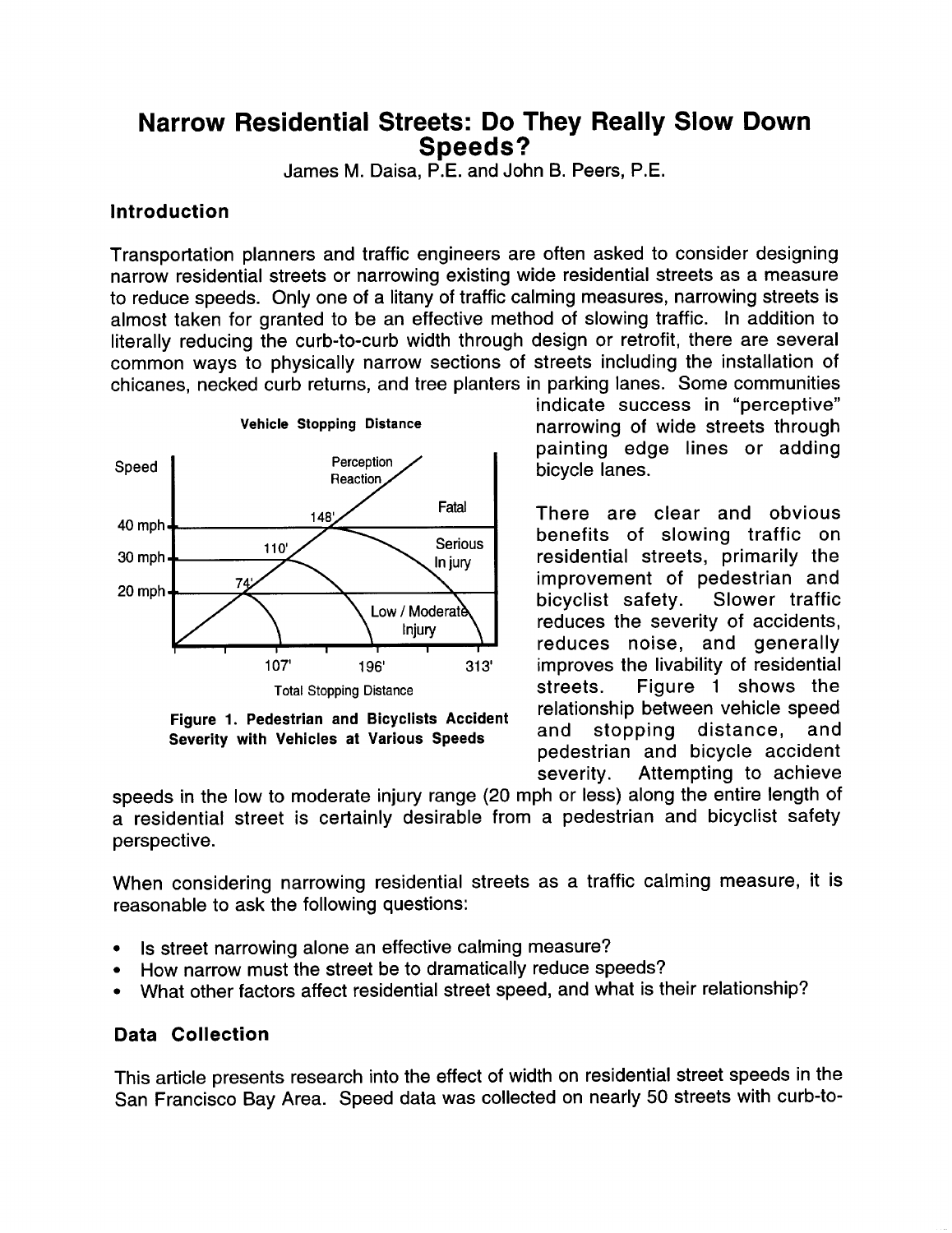curb widths varying from 25 to 50 feet. In addition to speed and width, parking density was surveyed on a number of the streets. Selected street segments met specific criteria to ensure speed data was consistent and comparable. The criteria were:

- . Meets California Vehicle Code definition of a residential district.
- Relatively straight and flat or with low grades.
- Provides for through traffic.
- No existing traffic calming devices such as speed humps, etc.
- Not within a school speed zone.
- Average daily traffic volumes less than 5,000.
- . Parking permitted on both sides of the street.

## Summary of Conclusions

The conclusions of the research are based on analysis of the collected data and observation of speed behavior on streets with various traffic volumes, headways, and parking densities. The key findings of the research are:

- 1) Wider residential streets experience higher speeds for both the average and 85th percentile speeds.
- 2) On-street parking density significantly affects speeds.
- 3) Traffic volume and vehicle headways affect speeds.
- 4) Significant reductions in "effective" street width are required to dramatically reduce speeds.



**Speeds Versus Street Width**

**Figure 2. Average Speed vs. Street Width Group**

Figure 2 presents average speed by street width groups. The points on the graph reflect the average of the speeds within each of the width groups. The data shows a slight increase in average speed as street width increases, about 4 mph between the narrowest and widest groups. While there is good correlation between average speed and width group, the individual speeds within the width groups form a broad range with little correlation to street width.

Figure 3 presents 85th percentile speed by street width group. Similar to average speeds, the 85th percentile speeds increase slightly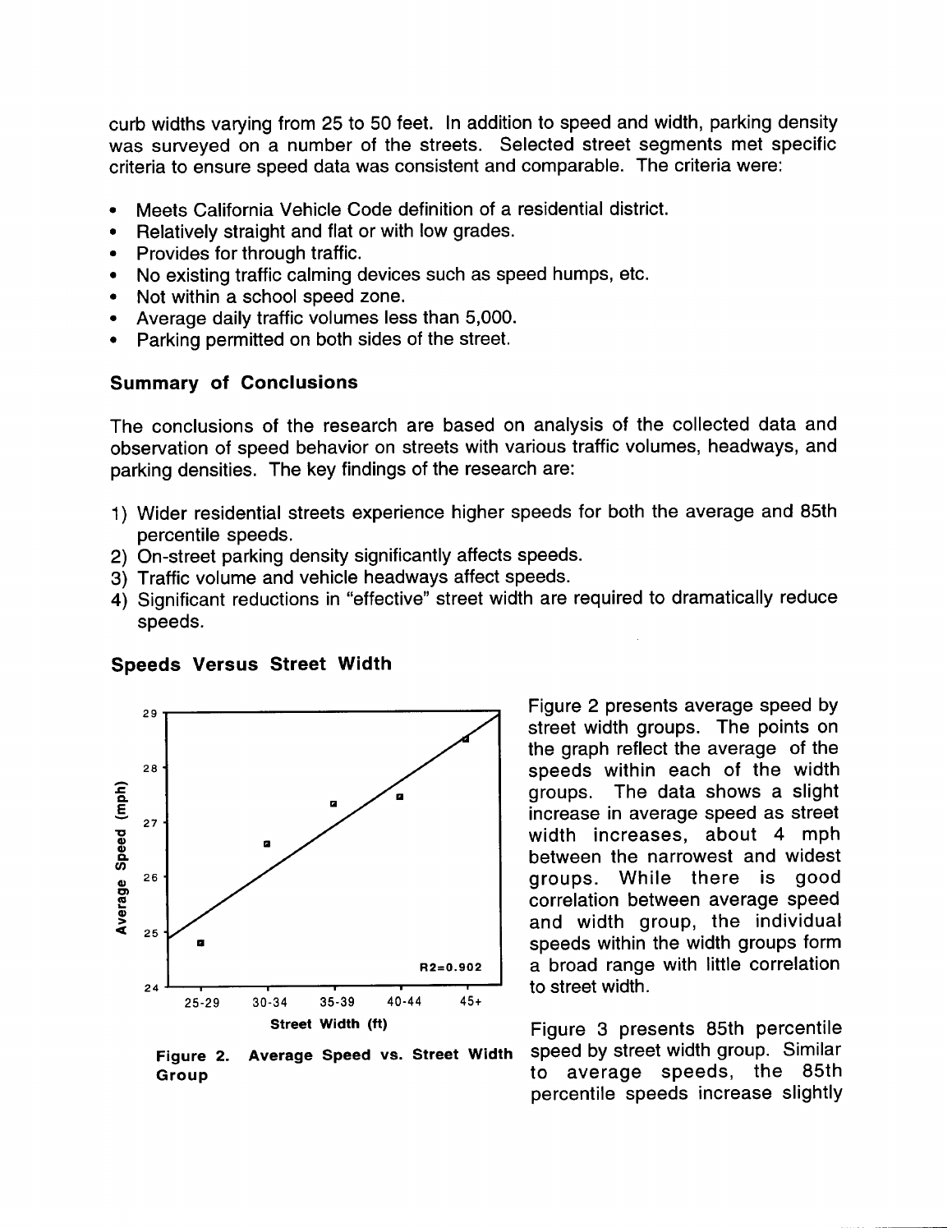with street width, about 3 mph between the narrowest and widest groups. The average 85th percentile speed levels off between 31 and 32 mph as street width exceeds 35 feet. While the data indicates that, in general, speed decreases slightly as



**Figure 3. 85th Percentile Speed vs. Street Width Group**



**Figure 4. Average Speed vs. Opposing Traffic Volume**

street width decreases, there isn't a strong correlation between speed and street width alone. Other factors must affect speed as well.

## **Speed Versus Opposing Traffic Volume**

**Figure 4 present average speed** versus opposing hourly volume. The data points reflect streets of varying widths with the lowest speeds on the narrowest streets with the highest opposing volume.

There is a relatively strong correlation between average speed and opposing volume, particularly on narrow streets where drivers either must pull over and stop to let other vehicles pass or where the perception of street width is too narrow to judge accurately. In either case, on-street parking density plays an important role as it defines the effective width of the street. Related to the opposing volume is the headway between vehicles. Short headways mean that drivers encounter other vehicles more frequently and are thus required to slow down more often. Even in the same direction of travel, short headways influence the speed at which drivers travel. Observation has shown the situation which promotes the highest speeds on residential streets is a wide street with low parking density, low traffic volumes, and long headways between vehicles. This situation, which often

occurs at night, minimizes the number of vehicles (parked or moving) which can influence a drivers perception of their own speed based on the proximity of other vehicles.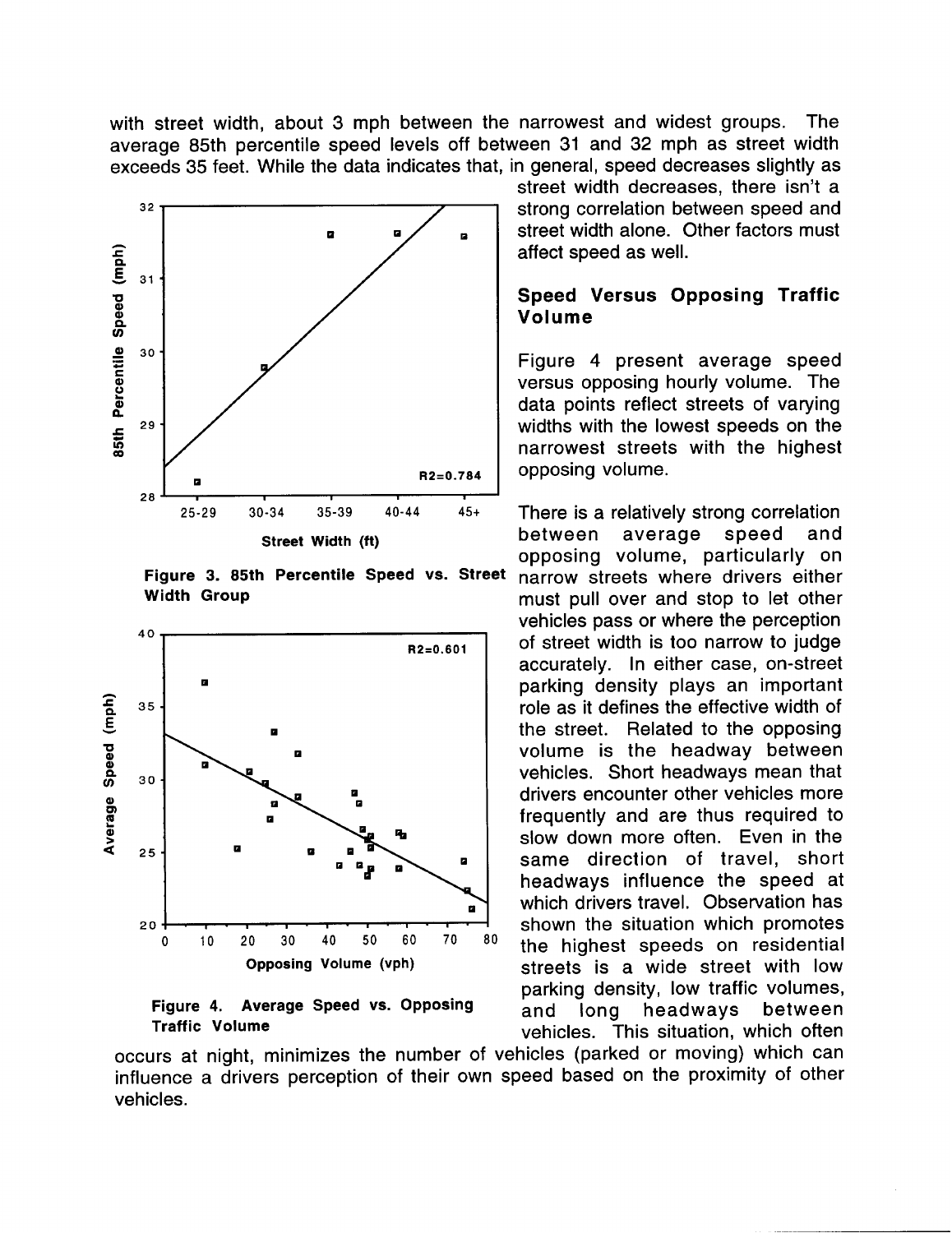#### **Speed Versus Parking Density**

**One of the most influential factors** in residential street speed is the density of on-street parking, especially on narrow streets. On-street parking on both sides of the street defines the "effective" width of the street. On narrow streets with a relatively high density of parking, the effective width can be as narrow as a single lane forcing a driver to pull over and stop when an opposing vehicle is encountered. Figure 5 presents average speed versus on-street parking density. The points on the graph



**Figure 5. Average Speed vs. On-Street Parking Density**

Wide streets with low parking density (Figure 6) have a wide effective width and virtually no calming effect. Without the influence of other moving or parked vehicles, this width of street promotes speed. Wide streets with high parking densities (Figure 7) provide a narrower effective width resulting in a low calming effect. Narrow streets with low parking density (Figure 8) have an effective width similar to wide streets with high parking density, but produce a moderate calming because off-set parked vehicles create a chicane effect.

Finally, narrow streets with high parking density (Figure 9) have the highest calming effect because it reduces the width of the street to a single lane. This forces drivers to pull over and stop to allow opposing traffic to pass. While this situation

represent very low to moderately high parking densities on streets of varying widths, both during the day and at night. As stated above, high parking densities on narrow streets which reduce the effective width can dramatically slow speeds.

#### **Effective Street Width and Parking Density**

**The following examples illustrate the calming effect of the "effective" street width as a function of curbto-curb width and parking density. Traffic volumes and headways also contribute to the calming effect.**



**Figure Street with Low Parking Density6. Effective Width of Wide**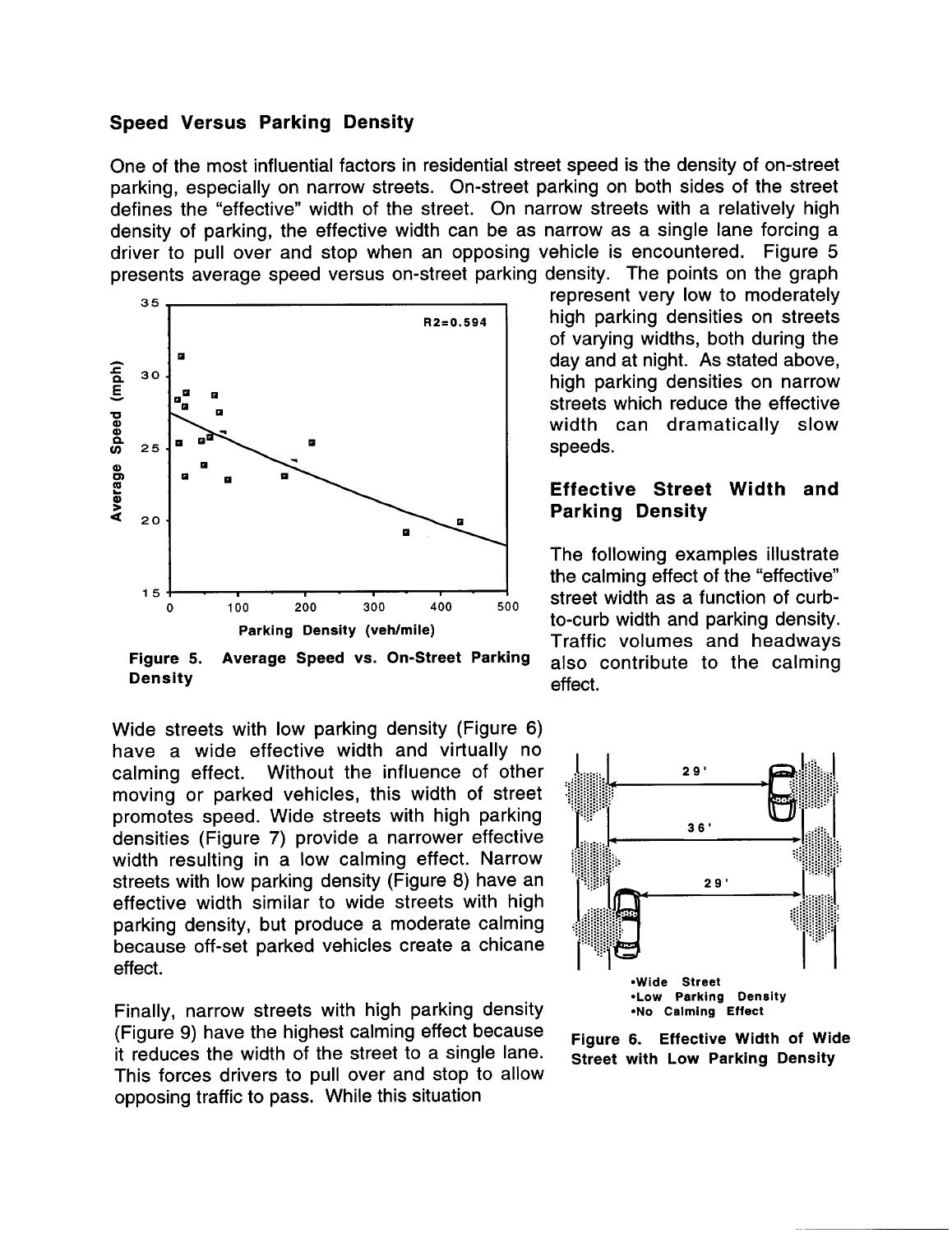

Figure 7. Effective Width of Wide **Street with High Parking Density** 



Figure 9. Effective Width of Narrow **Street with High Parking Density** 



Figure 8. **Effective Width of Narrow Street with Low Parking Density** 

creates an effective calming measure, it cannot be sustained over a long segment of street. Breaks in the parking density, or numerous driveway curbcuts, are required to provide space for drivers to pull over to allow vehicles to pass.

## **Hypothesis of a Calmed Street**

Analysis of the data presented above and observations of residential street speed characteristics leads to the formulation of a hypothesis for narrowing streets as a traffic calming Figure 10 illustrates the measure. relationship between street width, traffic volumes, and calmed streets. Relatively

high parking density is assumed as a component of this relationship. Within a range of street widths and traffic volumes (or headway between vehicles) a street is calmed, as depicted by the shaded portion of the graph. The calmed street area is roughly bounded by widths less than 36 feet wide and headways less than 30 seconds in the peak hour (equivalent to about 1,500 to 1,600 vehicles per day). As width and headways increase drivers are not inhibited by width and speeds, therefore, become independant of width.

Since it is impractical and undesirable to decrease headways (by increasing volume), street width becomes the variable to work with. For streets to operate well within the calmed area the lower limit of volume is roughly 160 vehicles per hour (1,600 vehicles